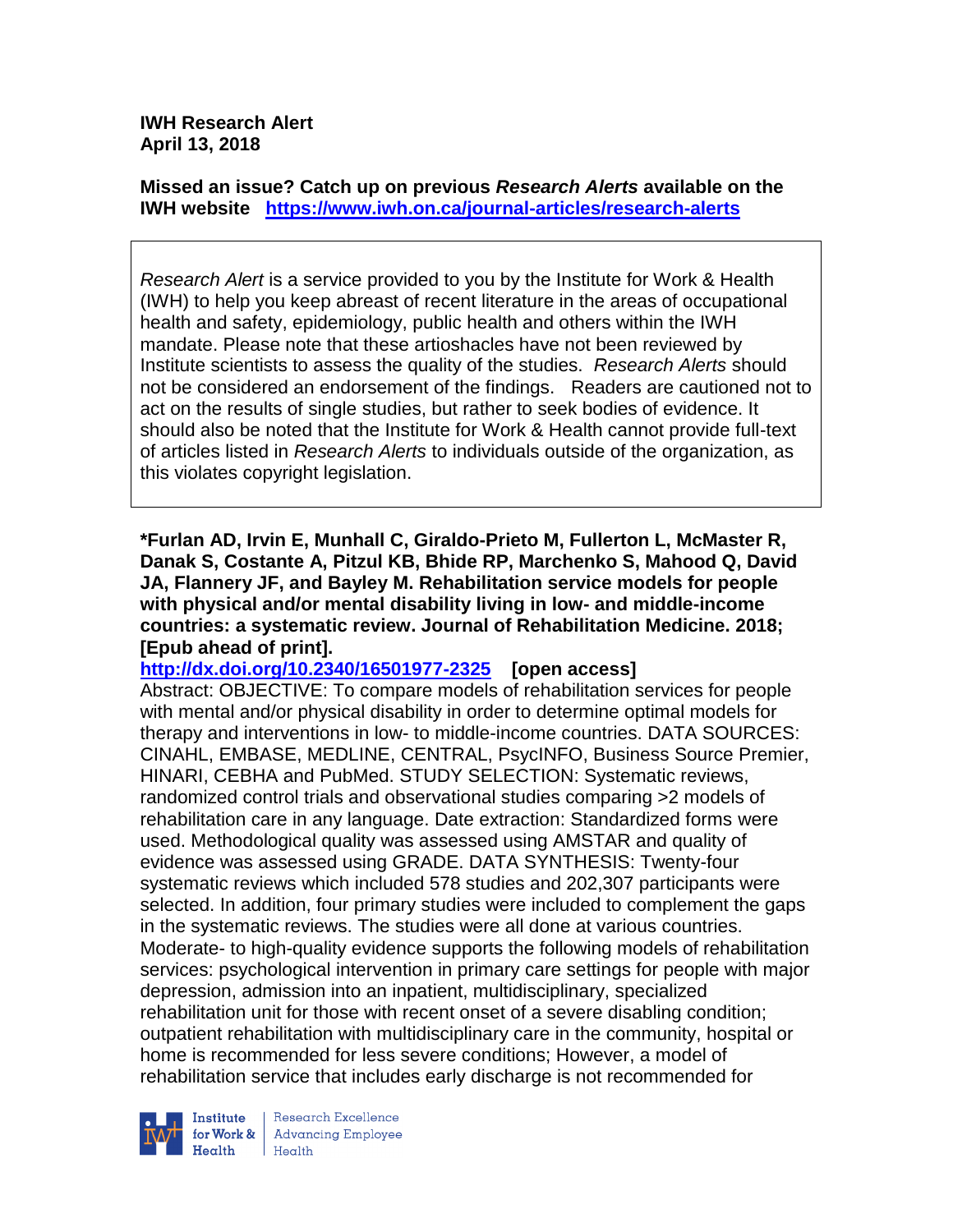elderly patients with severe stroke, chronic obstructive pulmonary disease, hip fracture and total joints. CONCLUSION: Models of rehabilitation care in inpatient, multidisciplinary and specialized rehabilitation units are recommended for the treatment of severe conditions with recent onset, as they reduce mortality and the need for institutionalized care, especially among elderly patients, stroke patients, or those with chronic back pain. Results are expected to be generalizable for brain/spinal cord injury and complex fractures

### **\*Furlan AD and Williamson OD. Response to "Role of regulators in safe prescribing of opioids". CMAJ. 2017; 189(37):E1196. <http://dx.doi.org/10.1503/cmaj.733208>**

# **\*Schnitzler L, Kosny A, and Lifshen M. Healthcare providers' experience with the management of mental health conditions in the context of Workers' Compensation. Work. 2018; 59(3):449-462. <http://dx.doi.org/10.3233/WOR-182695>**

# Abstract: BACKGROUND: Little is known about how healthcare providers (HCPs) in Canada manage mental health claims and the return to work (RTW) of injured workersOBJECTIVE:To examine HCPs' experience and challenges on the treatment of mental health conditions (MHCs) in the context of Workers' Compensation (WC) processes and their involvement in RTW. METHODS: Ninety-seven interviews with HCPs (general practitioners, n = 59; allied HCPs, n  $= 19$ ; specialists, n = 19) were conducted in British Columbia, Manitoba, Ontario and Newfoundland. A thematic content analysis was used to analyze interviews. RESULTS: HCPs reported that while RTW is extolled at virtually all costs by WC boards, they did not always see it as beneficial. Most HCPs were convinced that successful recovery and RTW depend on being aware of how mental and physical health is intertwined and treating both issues. Organizational barriers within WC processes and adversarial relationships between injured workers (IWs) and WC boards made it difficult for HCPs to adequately treat patients and facilitate RTW. Dealing with IWs' MHCs and their emotional distress due to 'going through WC systems' was challenging. CONCLUSIONS: WC boards must identify how policies can be modified to mitigate compensation processes and RTW for WC claimants with MHC

#### **Caban-Martinez AJ, Santiago KM, Stillman J, Moore KJ, Sierra DA, Chalmers J, Baniak M, and Jordan MM. Physical exposures, work tasks, and OSHA-10 training among temporary and payroll construction workers. Journal of Occupational & Environmental Medicine. 2018; 60(4):e159-e165. <http://dx.doi.org/10.1097/JOM.0000000000001267>**

Abstract: OBJECTIVE: We characterize and compare the self-reported physical exposures, work tasks, and OSHA-10 training in a non-probabilistic sample of temporary and payroll construction workers. METHODS: In June 2016, a total of 250 payroll and temporary general laborers employed at Florida construction sites completed a survey at the job site as part of the falls reported among minority employees (FRAME) study. RESULTS: Workers employed through temp



Institute Research Excellence<br>for Work & Advancing Employee<br>Health Health  $Heath$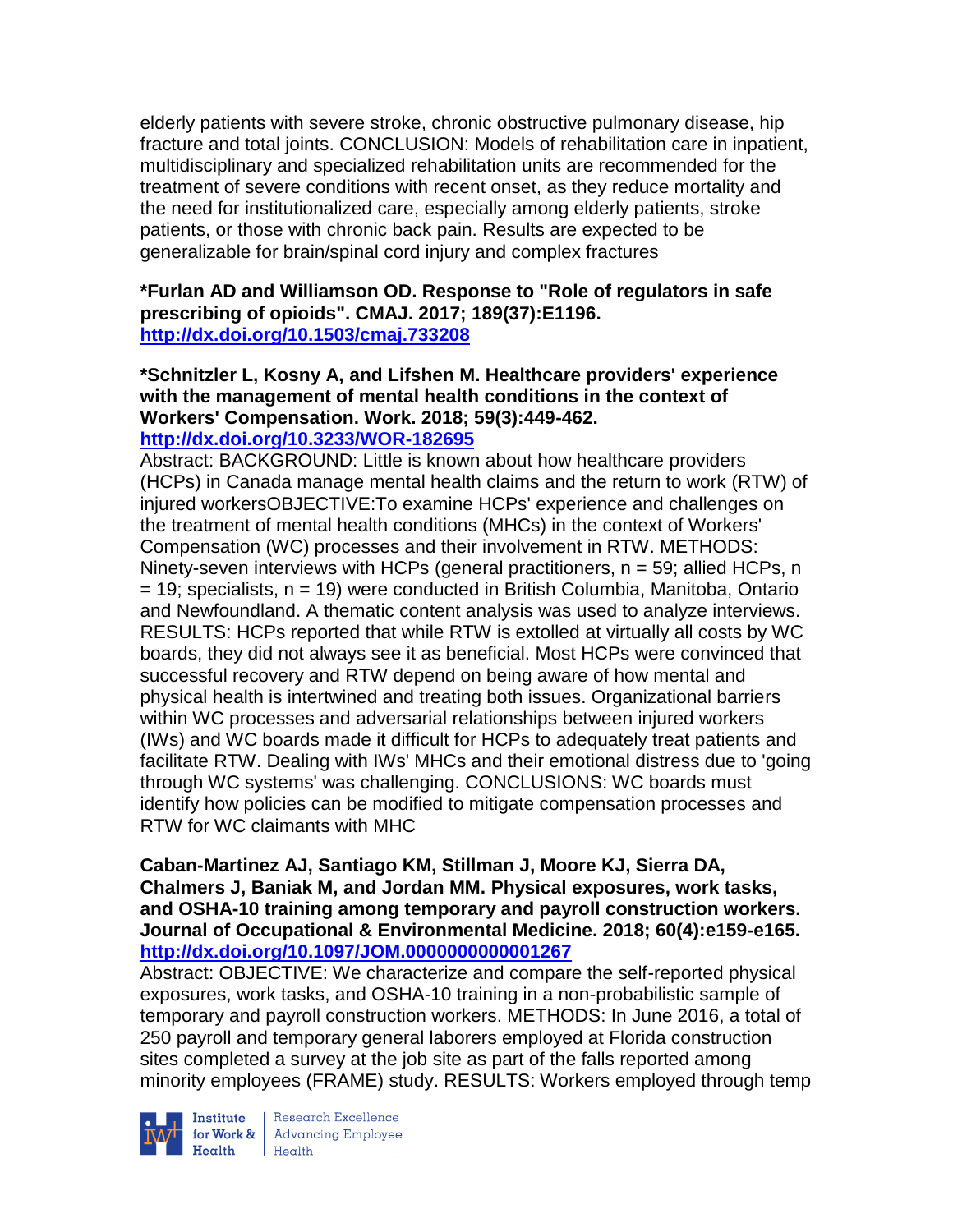agencies (57.1%) were significantly more likely to report moving or lifting materials more than 100 pounds than payroll workers  $(38.5\%; P < 0.01)$ . Temporary construction workers with 10-hour OSHA training (22.2%) spent significantly less time with intense hand use/awkward hand posture than temporary workers without 10-hour OSHA training  $(46.9\%; P = 0.048)$ . CONCLUSIONS: Temp construction workers with OSHA 10-hour training reported less hazardous physical postures than workers without the same training

## **Cortes-Franch I, Escriba-Aguir V, Benach J, and Artazcoz L. Employment stability and mental health in Spain: towards understanding the influence of gender and partner/marital status. BMC Public Health. 2018; 18(1):425. <http://dx.doi.org/10.1186/s12889-018-5282-3>[open access]**

Abstract: BACKGROUND: The growing demand for labour flexibility has resulted in decreasing employment stability that could be associated with poor mental health status. Few studies have analysed the whole of the work force in considering this association since research on flexible forms of employment traditionally analyses employed and unemployed people separately. The gender division of work, and family characteristics related to employment situation, could modify its association with mental wellbeing. The objective of the study was to examine the relationship between a continuum of employment stability and mental health taking into account gender and partner/marital status. METHODS: We selected 6859 men and 5106 women currently salaried or unemployed from the 2006 Spanish National Health Survey. Employment stability was measured through a continuum from the highest stability among employed to lowest probability of finding a stable job among the long-term unemployed. Mental health was measured with the 12-item version of the General Health Questionnaire. Logistic regression models were fitted for each combination of partner/marital status and gender. RESULTS: In all groups except among married women employment stability was related to poor mental health and a gradient between a continuum of employment stability and mental health status was found. For example, compared with permanent civil servants, married men with temporary contract showed an  $aOR = 1.58$  (95%CI = 1.06-2.35), those working without a contract  $aOR = 2.15$  (95%CI = 1.01-4.57) and  $aOR = 3.73$  $(95\%CI = 2.43-5.74)$  and aOR = 5.35 (95%CI = 2.71-10.56) among unemployed of up to two years and more than two years, respectively. Among married and cohabiting people, the associations were stronger among men. Poor mental health status was related to poor employment stability among cohabiting women but not among married ones. The strongest association was observed among separated or divorced people. CONCLUSIONS: There is a rise in poor mental health as the distance from stable employment grows. This result differs according to the interaction with gender and partner/marital status. In Spain this relationship seems to follow a pattern related to the gender division of work in married people but not in other partner/marital situations. Family and

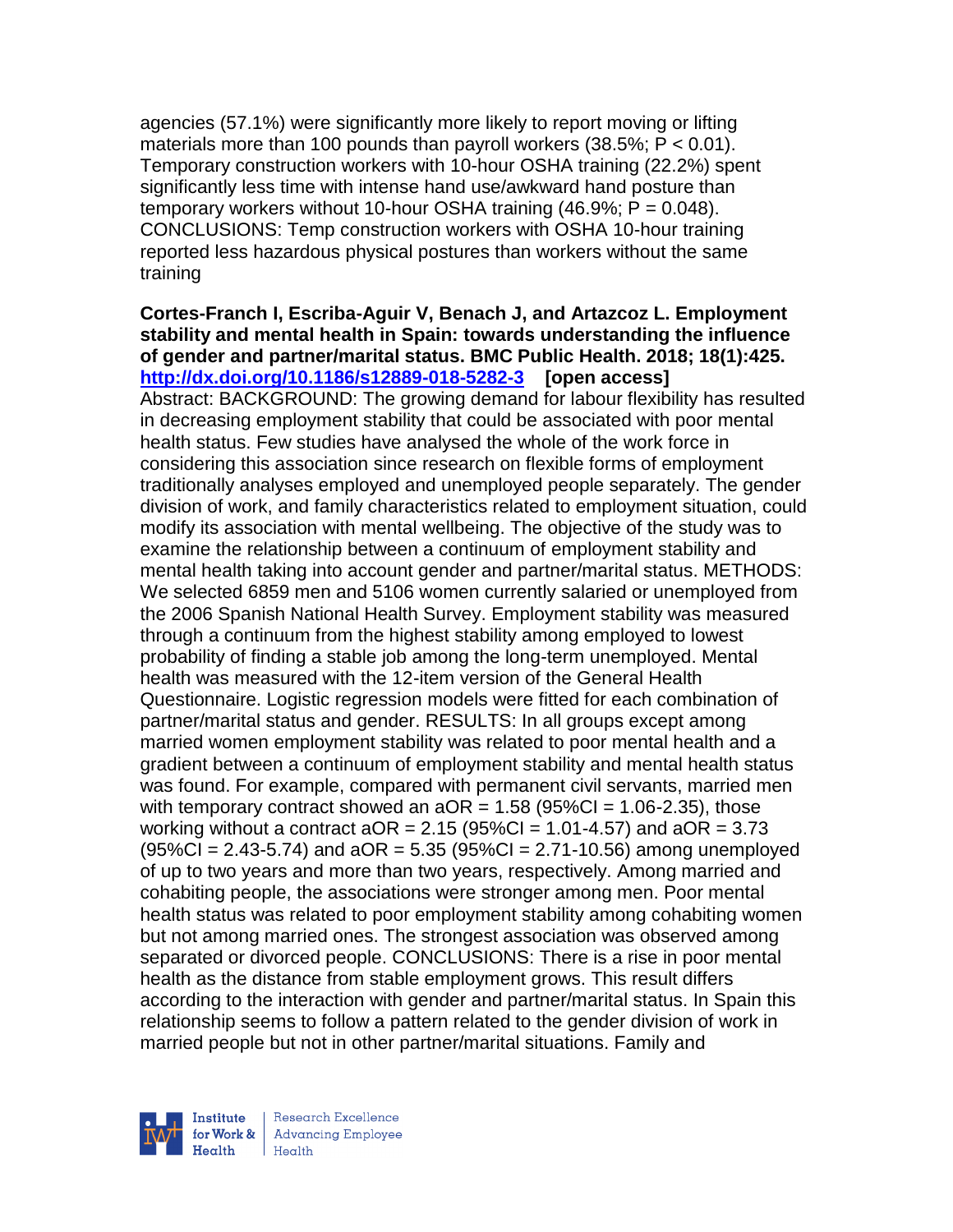socioeconomic context can contribute to explain previous mixed results. Recommendations for research and for action are given

## **Dasgupta N, Beletsky L, and Ciccarone D. Opioid crisis: no easy fix to its social and economic determinants. American Journal of Public Health. 2018; 108(2):182-186.**

**<http://dx.doi.org/10.2105/AJPH.2017.304187>[open access]** Abstract: The accepted wisdom about the US overdose crisis singles out prescribing as the causative vector. Although drug supply is a key factor, we posit that the crisis is fundamentally fueled by economic and social upheaval, its etiology closely linked to the role of opioids as a refuge from physical and psychological trauma, concentrated disadvantage, isolation, and hopelessness. Overreliance on opioid medications is emblematic of a health care system that incentivizes quick, simplistic answers to complex physical and mental health needs. In an analogous way, simplistic measures to cut access to opioids offer illusory solutions to this multidimensional societal challenge. We trace the crisis' trajectory through the intertwined use of opioid analgesics, heroin, and fentanyl analogs, and we urge engaging the structural determinants lens to address this formidable public health emergency. A broad focus on suffering should guide both patient- and community-level interventions

# **Huang X, Keyes KM, and Li G. Increasing prescription opioid and heroin overdose mortality in the United States, 1999-2014: an age-period-cohort analysis. American Journal of Public Health. 2018; 108(1):131-136. <http://dx.doi.org/10.2105/AJPH.2017.304142>**

Abstract: OBJECTIVES: To assess cohort effects in prescription opioid and heroin overdose mortality in the United States. METHODS: Using the National Center for Health Statistics' multiple-cause-of-death file for 1999 to 2014, we performed an age-period-cohort analysis of drug overdose mortality in the United States. RESULTS: Compared with those born in 1977 and 1978, individuals born between 1947 and 1964 experienced excess risks of prescription opioid overdose death (e.g., for the 1955-1956 birth cohort, rate ratio  $[RR] = 1.27$ ; 95% confidence interval  $\text{[CI]} = 1.09, 1.48$ ) and of heroin overdose death (e.g., for the 1953-1954 birth cohort,  $RR = 1.32$ ; 95% CI = 1.11, 1.57). Those born between 1979 and 1992 also experienced an increased risk of heroin overdose death (e.g., for the 1989-1990 birth cohort,  $RR = 1.23$ ; 95% CI = 1.01, 1.50). The cohort effects were consistent between sexes. CONCLUSIONS: Individuals born between 1947 and 1964 and between 1979 and 1992 are particularly afflicted by the opioid epidemic. Intervention programs are needed to reduce the excess overdose mortality in these specific demographic groups

### **Lindsay S, Cagliostro E, Albarico M, Mortaji N, and Karon L. A systematic review of the benefits of hiring people with disabilities. Journal of Occupational Rehabilitation. 2018; [Epub ahead of print]. <http://dx.doi.org/10.1007/s10926-018-9756-z>**

Abstract: Purpose We reviewed literature on the benefits of hiring people with



Institute Research Excellence<br>
for Work & Advancing Employee<br>
Health Health Health Health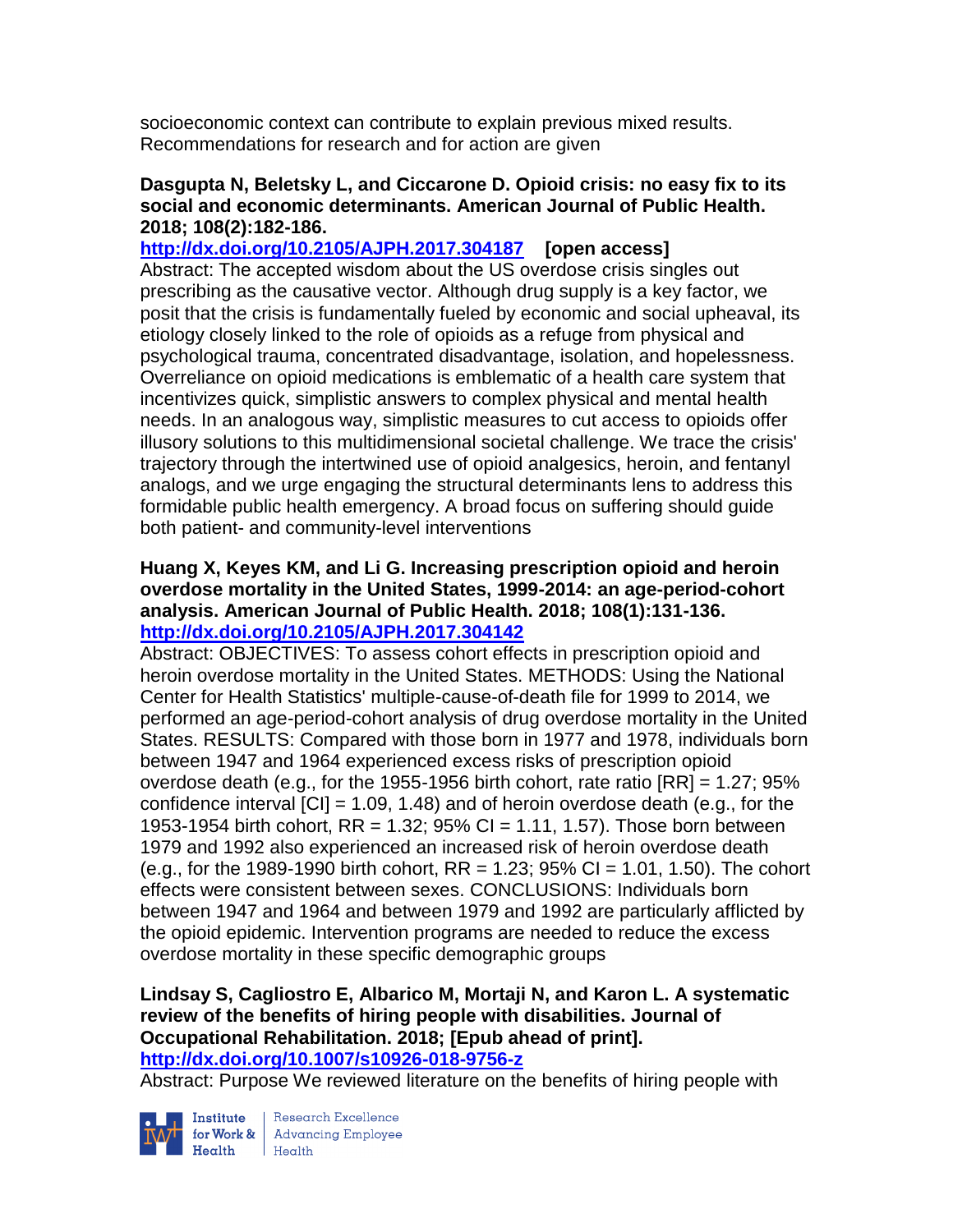disabilities. Increasing attention is being paid to the role of people with disabilities in the workplace. Although most research focuses on employers' concerns, many companies are now beginning to share their successes. However, there is no synthesis of the peer-reviewed literature on the benefits of hiring people with disabilities. Methods Our team conducted a systematic review, completing comprehensive searches of seven databases from 1997 to May 2017. We selected articles for inclusion that were peer-reviewed publications, had a sample involving people with disabilities, conducted an empirical study with at least one outcome focusing on the benefits of hiring people with disabilities, and focused on competitive employment. Two reviewers independently applied the inclusion criteria, extracted the data, and rated the study quality. Results Of the 6176 studies identified in our search, 39 articles met our inclusion criteria. Findings show that benefits of hiring people with disabilities included improvements in profitability (e.g., profits and cost-effectiveness, turnover and retention, reliability and punctuality, employee loyalty, company image), competitive advantage (e.g., diverse customers, customer loyalty and satisfaction, innovation, productivity, work ethic, safety), inclusive work culture, and ability awareness. Secondary benefits for people with disabilities included improved quality of life and income, enhanced self-confidence, expanded social network, and a sense of community. Conclusions There are several benefits to hiring people with disabilities. Further research is needed to explore how benefits may vary by type of disability, industry, and job type

# **Lopes SL, Ferreira AI, Passos AM, Neves M, Sousa C, and Sa MJ. Depressive symptomatology, presenteeism productivity, and quality of life: a moderated mediation model. Journal of Occupational & Environmental Medicine. 2018; 60(4):301-308.**

# **<http://dx.doi.org/10.1097/JOM.0000000000001253>**

Abstract: : In this study, we intend to test if presenteeism productivity influences the relationship between depressive symptoms and quality of life and also if this relation is conditional upon levels of information processing speed. Data were collected from 231 participants who completed a neuropsychological test and self-reported measures. Results revealed a significant indirect effect and a significant moderation effect. The association between depressive symptoms and presenteeism productivity was moderated by information processing speed only in their medium and high levels. Our findings suggest that individuals with higher levels of processing speed may have more difficulty in focusing on work without being distracted by health problems. The present investigation has made a significant contribution to the existing literature about cognitive function and productivity in workers with depressive symptomatology and its effects on their quality of life

**Pulakka A, Stenholm S, Bosma H, Schaper NC, Savelberg HHCM, Stehouwer CDA, van der Kallen CJH, Dagnelie PC, Sep SJS, and Koster A. Association between employment status and objectively measured** 



Research Excellence for Work & | Advancing Employee  $H_{\text{eath}}$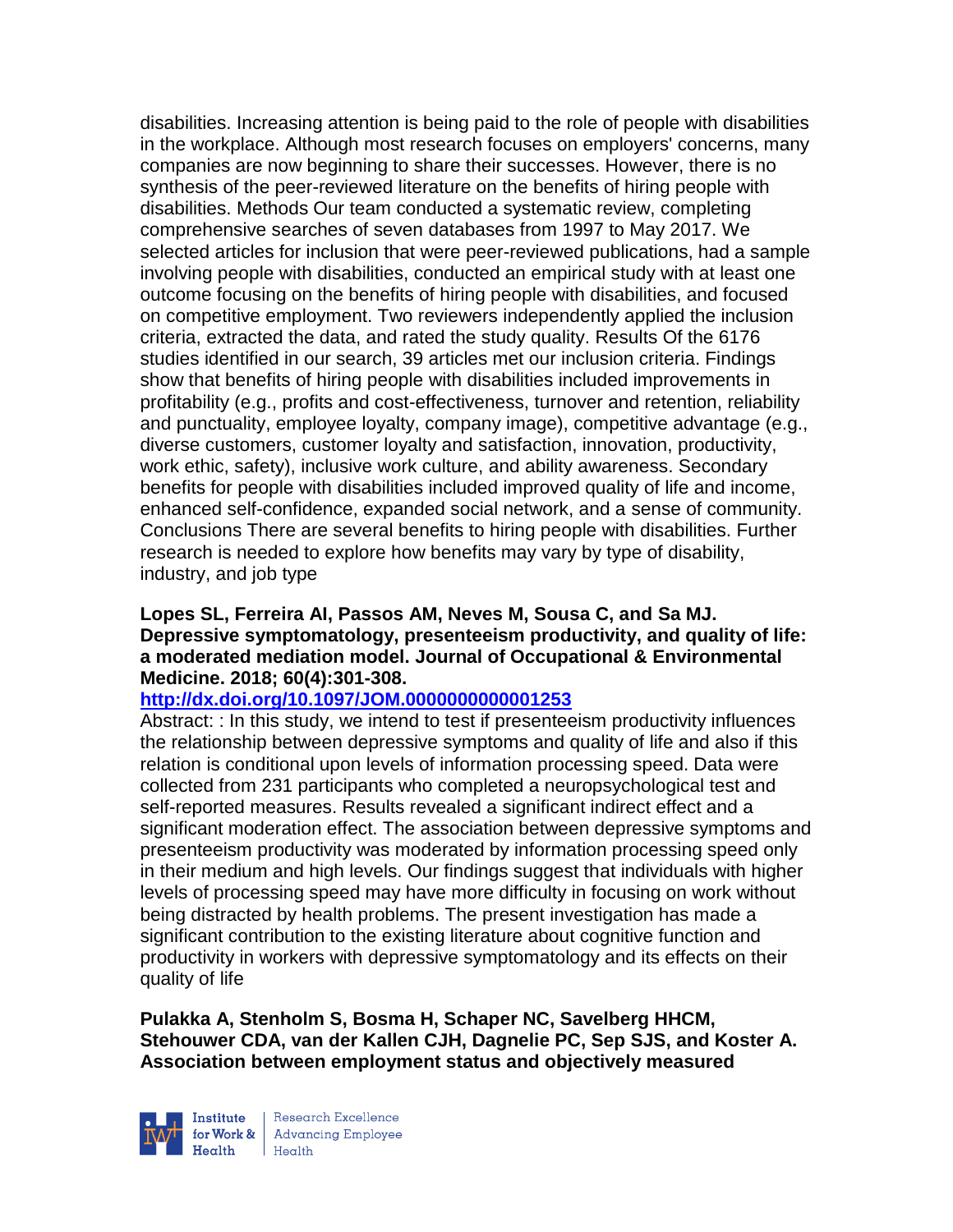#### **physical activity and sedentary behavior: the Maastricht study. Journal of Occupational & Environmental Medicine. 2018; 60(4):309-315. <http://dx.doi.org/10.1097/JOM.0000000000001254>**

Abstract: OBJECTIVE: To examine the association between employment status and physical activity and sedentary behavior. METHODS: We included 2045 participants from The Maastricht Study, who used a thigh-worn accelerometer. We compared time spent sedentary, standing, stepping, and higher intensity physical activity between participants with different employment status (nonemployed or low-, intermediate- or high-level occupation) with analysis of variance. RESULTS: Participants in low-level occupations were less sedentary and standing and stepping more than those in other occupational categories and non-employed participants. Among the employed, the differences were mostly observed on weekdays, whereas the differences in sedentary time and standing between those in low-level occupations and non-employed participants were evident both on weekdays and weekend days. CONCLUSIONS: Those in lowlevel occupational category were less sedentary and more active than nonemployed and those in other occupational categories, especially on weekdays

# **Roquelaure Y, Fouquet N, Chazelle E, Descatha A, Evanoff B, Bodin J, and Petit A. Theoretical impact of simulated workplace-based primary prevention of carpal tunnel syndrome in a French region. BMC Public Health. 2018; 18(1):426.**

**<http://dx.doi.org/10.1186/s12889-018-5328-6>[open access]**

Abstract: BACKGROUND: Carpal tunnel syndrome (CTS) is the most common nerve entrapment neuropathy in the working-age population. The reduction of CTS incidence in the workforce is a priority for policy makers due to the human, social and economic costs. To assess the theoretical impact of workplace-based primary interventions designed to reduce exposure to personal and/or workrelated risk factors for CTS. METHODS: Surgical CTS were assessed using regional hospital discharge records for persons aged 20-59 in 2009. Using workrelated attributable fractions (AFEs), we estimated the number of work-related CTS (WR-CTS) in high-risk jobs. We simulated three theoretical scenarios of workplace-based primary prevention for jobs at risk: a mono-component workcentered intervention reducing the incidence of WR-CTS arbitrarily by 10% (10%- WI), and multicomponent global interventions reducing the incidence of all surgical CTS by 5% and 10% by targeting personal and work risk factors. RESULTS: A limited proportion of CTS were work-related in the region's population. WR-CTS were concentrated in nine jobs at high risk of CTS, amounting to 1603 [1137-2212] CTS, of which 906 [450-1522] were WR-CTS. The 10%-WI, 5%-GI and 10%-GI hypothetically prevented 90 [46-153], 81 [58- 111] and 159 [114-223] CTS, respectively. The 10%-GI had the greatest impact regardless of the job. The impact of the 10%-WI interventions was high only in jobs at highest risk and AFEs (e.g. food industry jobs). The 10%-WI and 5%-GI had a similar impact for moderate-risk jobs (e.g. healthcare jobs). CONCLUSION: The impact of simulated workplace-based interventions suggests



Research Excellence **Advancing Employee**  $H_{\text{each}}$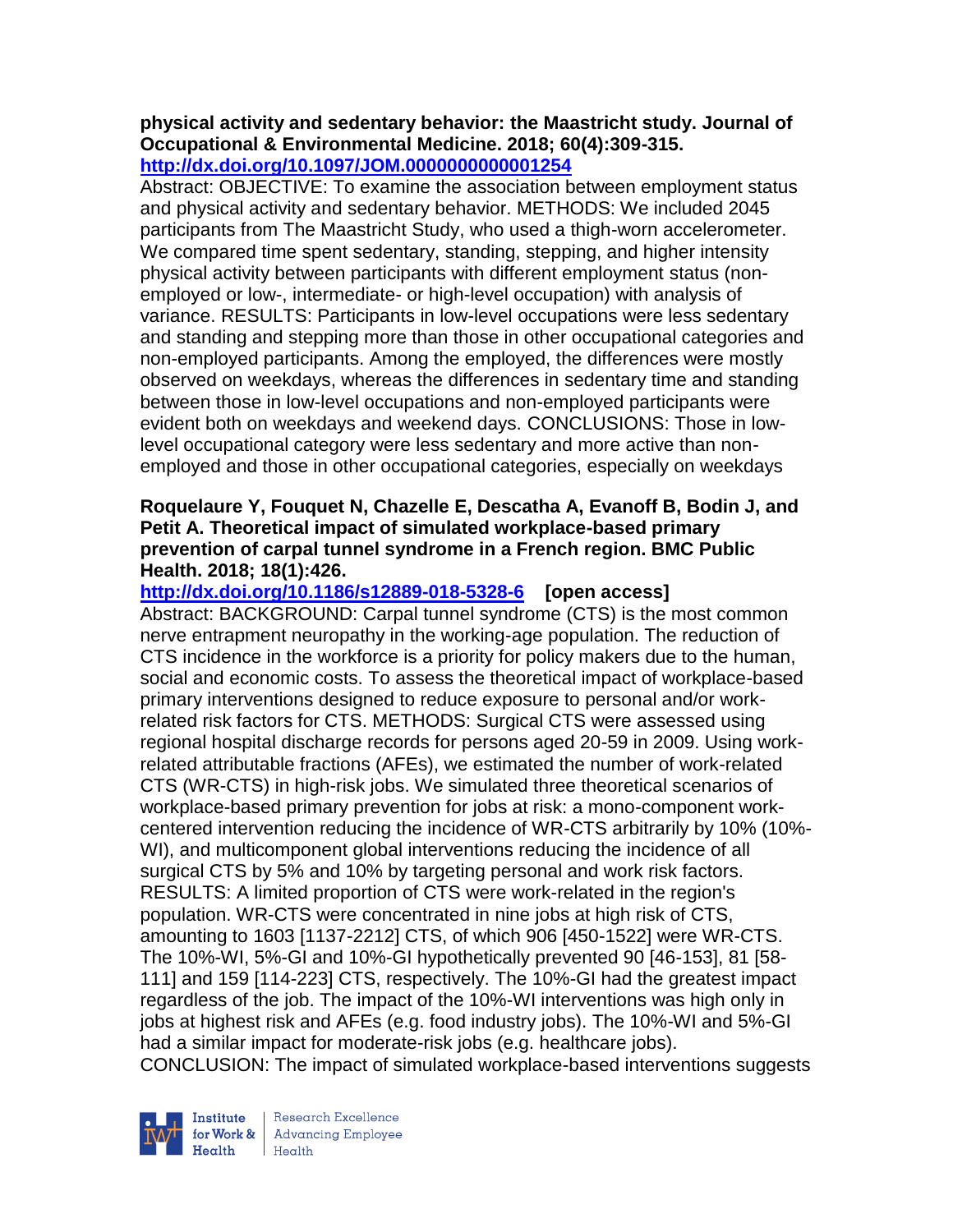that prevention efforts to reduce exposure to work-related risk factors should focus on high-risk jobs. Reducing CTS rates will also require integrated strategies to reduce personal risk factors, particularly in jobs with low levels of work-related risk of CTS

#### **Schwartz B, Kapellusch JM, Schrempf A, Probst K, Haller M, and Baca A. Effect of alternating postures on cognitive performance for healthy people performing sedentary work. Ergonomics. 2018; 61(6):778-795. <http://dx.doi.org/10.1080/00140139.2017.1417642>**

Abstract: Prolonged sitting is a risk factor for several diseases and the prevalence of worksite-based interventions such as sit-to-stand workstations is increasing. Although their impact on sedentary behaviour has been regularly investigated, the effect of working in alternating body postures on cognitive performance is unclear. To address this uncertainty, 45 students participated in a two-arm, randomised controlled cross-over trial under laboratory conditions. Subjects executed validated cognitive tests (working speed, reaction time, concentration performance) either in sitting or alternating working postures on two separate days (ClinicalTrials.gov Identifier: NCT02863731). MANOVA results showed no significant difference in cognitive performance between trials executed in alternating, standing or sitting postures. Perceived workload did not differ between sitting and alternating days. Repeated measures ANOVA revealed significant learning effects regarding concentration performance and working speed for both days. These results suggest that working posture did not affect cognitive performance in the short term. Practitioner Summary: Prior reports indicated health-related benefits based on alternated (sit/stand) body postures. Nevertheless, their effect on cognitive performance is unknown. This randomised controlled trial showed that working in alternating body postures did not influence reaction time, concentration performance, working speed or workload perception in the short term

# **Stahl C and Andersson F. Shifting to value-based principles in sickness insurance: challenges in changing roles and culture. Journal of Occupational Rehabilitation. 2018; [Epub ahead of print]. <http://dx.doi.org/10.1007/s10926-018-9759-9>**

Abstract: Purpose Management principles in insurance agencies influence how benefits are administered, and how return to work processes for clients are managed and supported. This study analyses a change in managerial principles within the Swedish Sickness Insurance Agency, and how this has influenced the role of insurance officials in relation to discretion and accountability, and their relationship to clients. Methods The study is based on a qualitative approach comprising 57 interviews with officials and managers in four insurance offices. Results The reforms have led to a change in how public and professional accountability is defined, where the focus is shifted from routines and performance measurements toward professional discretion and the quality of encounters. However, the results show how these changes are interpreted



Research Excellence for Work & Advancing Employee<br>Health Health